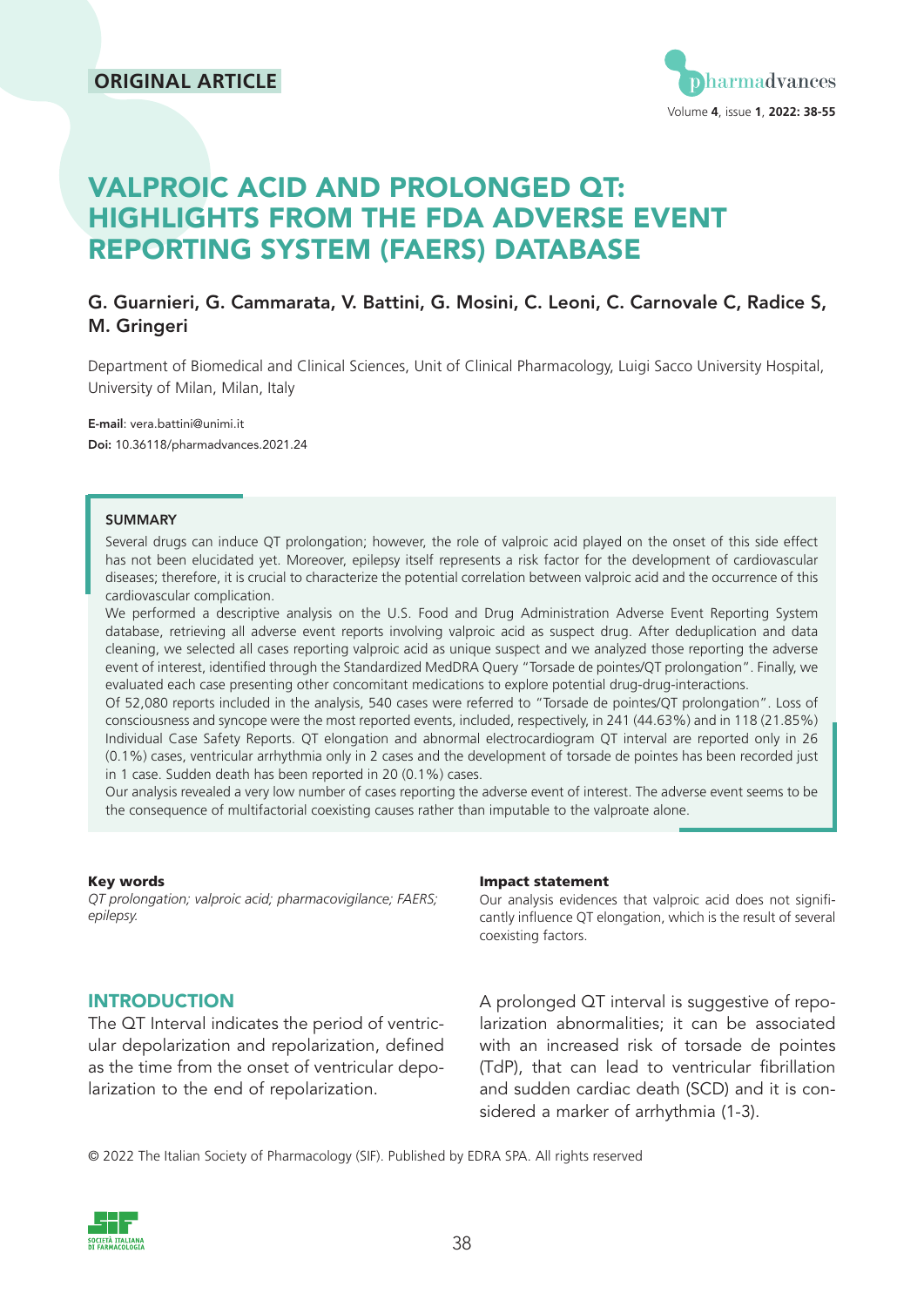The principal risk factors for QT prolongation are electrolyte imbalances, such as hypokalaemia, hypocalcaemia and hypomagnesemia, or medical conditions that can lead to electrolyte abnormalities, as renal dysfunction, diabetes, hypothyroidism, excess weight loss, malnutrition and obesity. Other risk factors are female gender, a positive family history for long QT syndrome, cardiovascular disorders and concomitant use of drugs that might inhibit the metabolism of another drug which causes QT elongation (4). Underlying QT prolongation is often a functional impairment of ion channels within the cardiac muscle. Mutations of ionic channels or their dysregulation can affect both heart and brain functions, leading to a susceptibility to epilepsy and cardiac arrhythmias (5, 6), such that long QT syndrome can also be congenital.

Several drugs can induce QT prolongation, including antiarrhythmic, antihistaminic, decongestant, diuretic, antibiotic and several psychotropic medications (4, 7). Indeed, some antipsychotics and antidepressants show a certain degree of blockade of potassium channels that could cause QT elongation (8). The lengthening of the QT interval seems to be related to the inhibition of repolarizing potassium channels, which leads to an early after depolarization (9, 10). Epileptic seizures themselves could commonly lead to abnormalities of cardiac repolarization, largely found in people with chronic epilepsy (11). Given that channelopathies play a role in the pathogenesis of cardiac disorders, caused by alterations in transmembrane potassium and sodium current, also major antiepileptic drugs, acting as sodium channels blockers, could be involved in this condition (7). It is controversial if antiepileptic drugs are linked to QT prolongation syndrome, which may be underlying several cases of SUDEP (sudden unexpected death in epilepsy). Epileptic patients have an increased risk of premature death compared to the general population affecting about 1 in 1000 people with epilepsy and represents the most important directly epilepsy-related cause of death (12). Since frequent seizures could constitute a major risk factor for SUDEP, the question arises on the role that treatment with antiepileptic drugs plays in it, especially of those drugs that are associated with occurrence of long QT syndromes (5, 13). Valproic acid is widely used in epilepsy, bipolar disorders and other pathologies due to its diverse pharmacologic polymodal action. It exerts antiepileptic effects by suppressing the high-frequency neuronal firing by voltage-sensitive sodium, potassium and calcium channel blockade (14). The association between valproate and prolonged QT interval is still not clear (1, 6, 7, 15), so that in clinical practice pharmacological counselling is often requested on a possible involvement of valproic acid in the onset of this side effect.

In order to try to clarify the association between valproic acid and the occurrence of QT elongation, we conducted a descriptive analysis on the Food and Drug Administration Adverse Event Reporting System database (FAERS). Data mining of large pharmacovigilance databases is of great importance in the detection of the earliest possible signals: spontaneous reporting systems, such as the FAERS, represent a valuable source to obtain real-world data about the safety/efficacy profile of specific drugs, to compare therapeutic options, and gain insight on potential mechanisms of adverse drug reaction (ADR) (16-19).

#### MATERIALS AND METHODS

We conducted a descriptive analysis on the FAERS database, the largest spontaneous pharmacovigilance system, that contains information related to post-marketing safety surveillance reports in the form of adverse events (AEs) submitted by healthcare professionals and consumers themselves. Adverse events were collected as Individual Case Safety Reports (ICSRs). ICSRs provide administrative information (country, type of report, qualification of the reporter), patient demographics (sex, age, weight), AEs character-

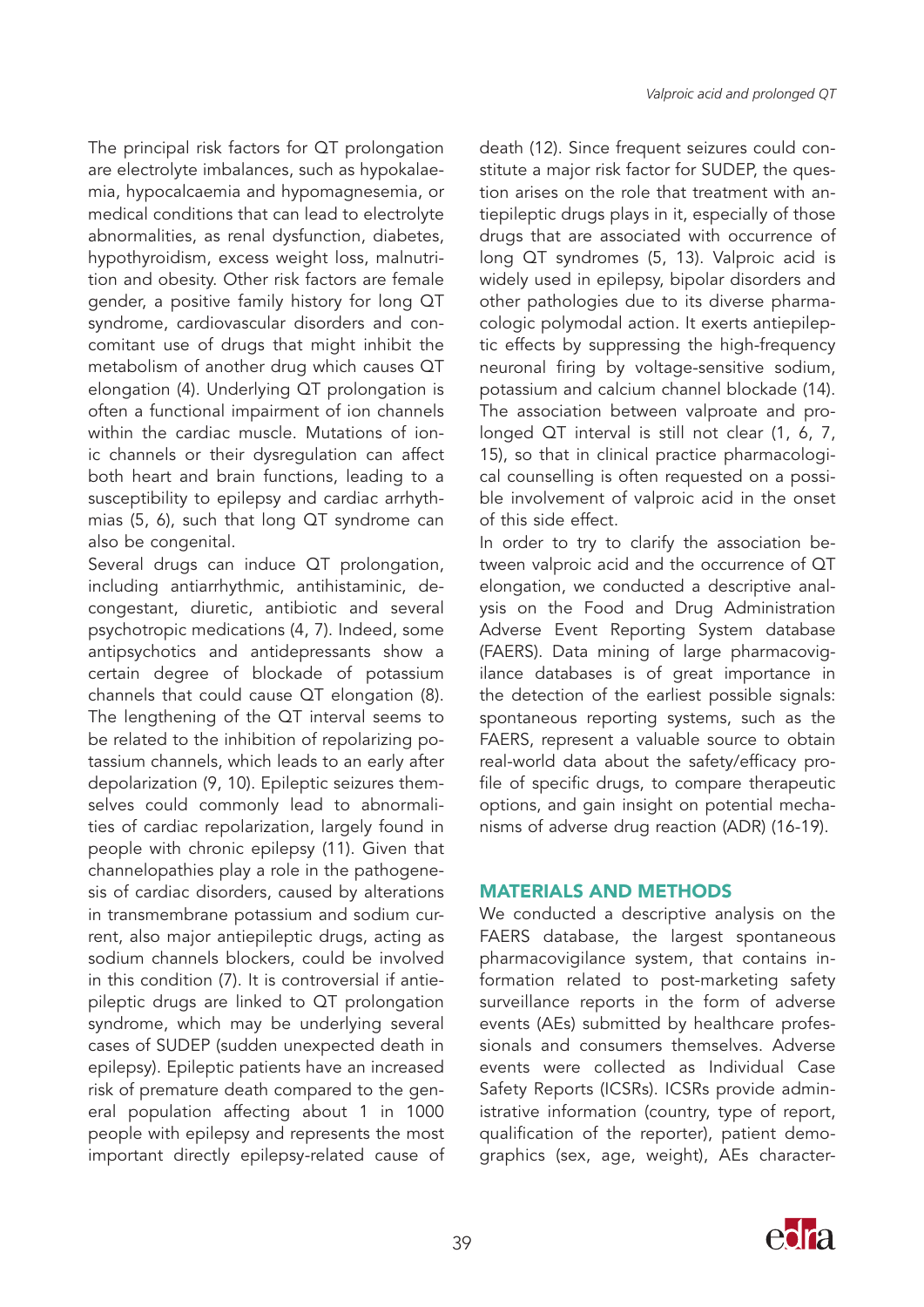istics (seriousness, date of onset, outcome), details about suspect drug therapy (drug name, exposure start and stop dates, time to onset, dose, route, indication, de-challenge and re-challenge) and information concerning any drug administered at the time of AE but not held responsible for its occurrence by the reporter, referred to as concomitant medication (20).

Data, recorded from 1976 to 2021, were obtained from the web-based tool FAERS Public Dashboard, updated to March 31<sup>st</sup>, 2021.

We included in our analysis all the reports that presented, as a suspect drug, valproic acid or one of its derivatives (*i.e.* valproate, valproate bismuth, valproate calcium, valproate magnesium, valproate magnesium/valproic acid, valproate sodium, valpromide, bismuth/valproate sodium, divalproex sodium, divalproex sodium Dr, divalproex sodium Er, divalproex sodium/ valproic acid).

Duplicate records were detected and deleted accordingly, using RStudio: we excluded all the duplicates for gender, age, event date, suspected product active ingredient and report country.

To perform our descriptive analysis, we evaluated the following fields: sex, age, seriousness and type of ADR. Reported events are coded according to the Medical Dictionary for Regulatory Activities, MedDRA, which includes broad System Organ Class, SOC, and specific event categories, *e.g*., Preferred Term, PT (21); to a single FAERS report is assigned one or more PTs, and each PT is included within a corresponding primary (and secondary, if applicable) SOC. Our analysis was based on MedDRA version 24.0.

We classified ADRs reported using both SOC and SMQ systems. A Standardised MedDRA Query, SMQ, is a group of MedDRA terms, ordinarily at the PT level that relates to a defined medical condition or area of interest. We used the SOC "Cardiac disease" (supplementary material S1) and the SMQ "Torsade de pointes/QT prolongation" (supplementary material S2).

In order to reduce the risk of bias, we also excluded all reports in which valproate was administered with other drugs referred as suspect. Then we analysed the notoriety of the ADRs reported that were included in the "Torsade de pointes/QT prolongation" SMQ. We also focused on the reason for use of valproic acid; in particular, we evaluated if the drug was administrated for a psychiatric or nervous disease using the respective SOC.

To explore potential drug-drug interactions (DDIs), each case presenting other concomitant medications was evaluated using international databases, *i.e*. Clinical Pharmacology and INTERCheck WEB, with the aim of identifying possible DDI related to adverse events.

#### RESULTS

To March 31<sup>st</sup>, 2021, a total of 22,002,078 ICSRs was retrieved from the FAERS database. Of these, 69,642 involved valproic acid as a suspect drug. After data cleaning, 52,080 ICSRs were retained and included in the anal $ysis$  (figure 1).

Among 52,080 ICSRs, the median age was 38.10 ± 22.16 years; of these, 8,848 (17.0%) cases occurred in paediatric patients, 28,561 (54.8%) in adults and 6,121 (11.8%) in patients older than 65 years of age; while in 8,545 (16.4%) age was not available.

Female was the most recorded sex with 24,450 (47.0%) cases; 23,523 (45.2%) cases were male and in 4,107 (7.9%) the gender was not available. Above all cases, 48,200 (92.6%) were serious.

"Cardiac disease" was reported in 6,612 (12.7%) ICSRs and "Torsade de pointes/QT prolongation" events in 2,642 (5.1%) (table I). In 19,025 (36.5%) cases, valproic acid was the only suspect drug. Of these, 1,815 (9.5%) reported the SOC "Cardiac disease" and 540 (2.8%) the SMQ "Torsade de pointes/QT prolongation" (table II).

4,751 (25.0%) ICSRs were referred to paediatrics patients, 10,373 (54.6%) ICSRs to adults and 1,948 (10.2%) to over 65 years of age; in 1,953

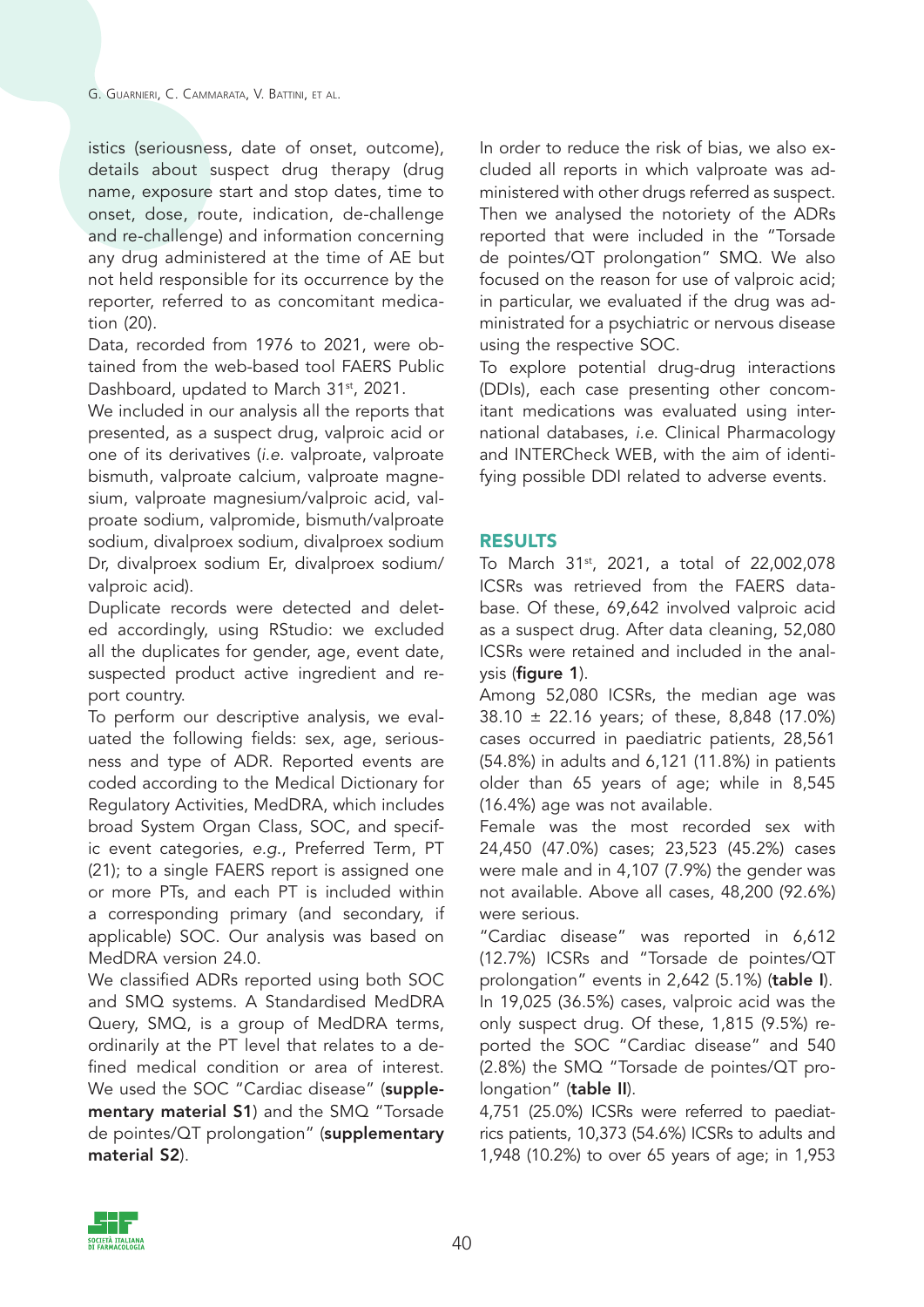

**Figura 1**. Study flowchart.

| Age, yrs.          |                                          |               |  |  |
|--------------------|------------------------------------------|---------------|--|--|
|                    | Mean (SD)                                | 38.10 (22.16) |  |  |
|                    | Paediatrics $\leq$ 17, n (%)             | 8,848 (17.0)  |  |  |
|                    | Adults 18-64, n (%)                      | 28,561 (54.8) |  |  |
|                    | Over 65, n (%)                           | 6,121(11.8)   |  |  |
|                    | Not Available, n (%)                     | 8,545 (16.4)  |  |  |
|                    | Errors, $n$ (%)                          | 5(0.0)        |  |  |
| Gender, n (%)      |                                          |               |  |  |
|                    | Female                                   | 24,450 (47.0) |  |  |
|                    | Male                                     | 23,523 (45.2) |  |  |
|                    | Not Available                            | 4,107 (7.9)   |  |  |
| Seriousness, n (%) |                                          |               |  |  |
|                    | Serious                                  | 48,200 (92.6) |  |  |
|                    | Not Serious                              | 3,880(7.5)    |  |  |
| ADR, n (%)         |                                          |               |  |  |
|                    | SOC "Cardiac disorders"                  | 6,612(12.7)   |  |  |
|                    | SMQ "Torsade de pointes/QT prolongation" | 2,642(5.1)    |  |  |

Table I. Characteristics of adverse reaction reports (n=52,080).

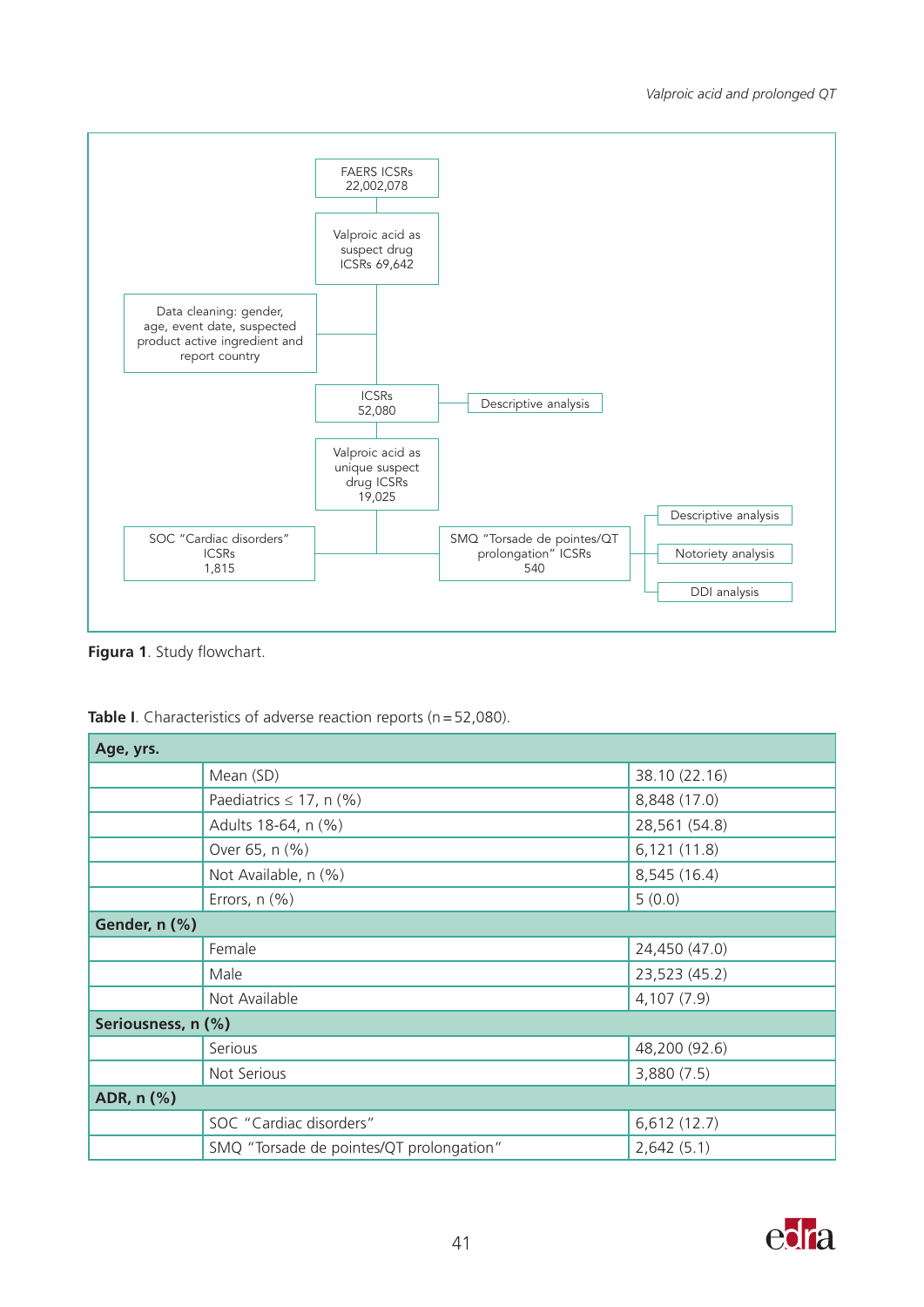(10.3%) cases, age was not available. Female cases were 9,420 (49.6%) and male 8,749 (46.0%). About 540 "Torsade de pointes/QT prolongation" cases, 297 ICSRs reported, as reason for use, one of the SOC "nervous system disorders" PTs (table III).

The median age was  $32.95 \pm 22.28$  years; of these, 125 (23.2%) were in paediatrics patients,

| Age, yrs.          |                                          |               |  |  |
|--------------------|------------------------------------------|---------------|--|--|
|                    | Mean (SD)                                | 34,76 (22.52) |  |  |
|                    | Paediatrics $\leq$ 17, n (%)             | 4,751 (25.0)  |  |  |
|                    | Adults 18-64, n (%)                      | 10,373 (54.6) |  |  |
|                    | Over 65, n (%)                           | 1,948 (10.2)  |  |  |
|                    | Not Available, n (%)                     | 1,953(10.3)   |  |  |
| Gender, n (%)      |                                          |               |  |  |
|                    | Female                                   | 9,420 (49.6)  |  |  |
|                    | Male                                     | 8,749 (46.0)  |  |  |
|                    | Not Available                            | 856 (4.5)     |  |  |
| Seriousness, n (%) |                                          |               |  |  |
|                    | <b>Serious</b>                           | 17,112 (90,0) |  |  |
|                    | Not Serious                              | 1,913(10,1)   |  |  |
| ADR, n (%)         |                                          |               |  |  |
|                    | SOC "Cardiac disorders"                  | 1,815(9.5)    |  |  |
|                    | SMQ "Torsade de pointes/QT prolongation" | 540(2.8)      |  |  |

**Table II**. Characteristics of adverse reaction reports with valproic acid as the only suspect drug (n = 19,025).

**Table III**. Characteristics of "Torsade de pointes/QT prolongation" reports (n = 540)

| Age, yrs.             |                                |               |  |  |
|-----------------------|--------------------------------|---------------|--|--|
|                       | Mean (SD)                      | 32.95 (22.28) |  |  |
|                       | Paediatrics $\leq$ 17, n (%)   | 125(23.2)     |  |  |
|                       | Adults 18-64, n (%)            | 296 (54.8)    |  |  |
|                       | Over 65, n (%)                 | 60(11.1)      |  |  |
|                       | Not Available, n (%)           | 59 (10.9)     |  |  |
| Gender, n (%)         |                                |               |  |  |
|                       | Female                         | 265(49.1)     |  |  |
|                       | Male                           | 259 (48.0)    |  |  |
|                       | Not Available                  | 16(3.0)       |  |  |
| Seriousness, n (%)    |                                |               |  |  |
|                       | Serious                        | 531 (98.3)    |  |  |
|                       | Not Serious                    | 9(1.7)        |  |  |
| Reason for use, n (%) |                                |               |  |  |
|                       | SOC "Nervous system disorders" | 297 (55.0)    |  |  |
|                       | SOC "Psychiatric disorders"    | 101(18.7)     |  |  |

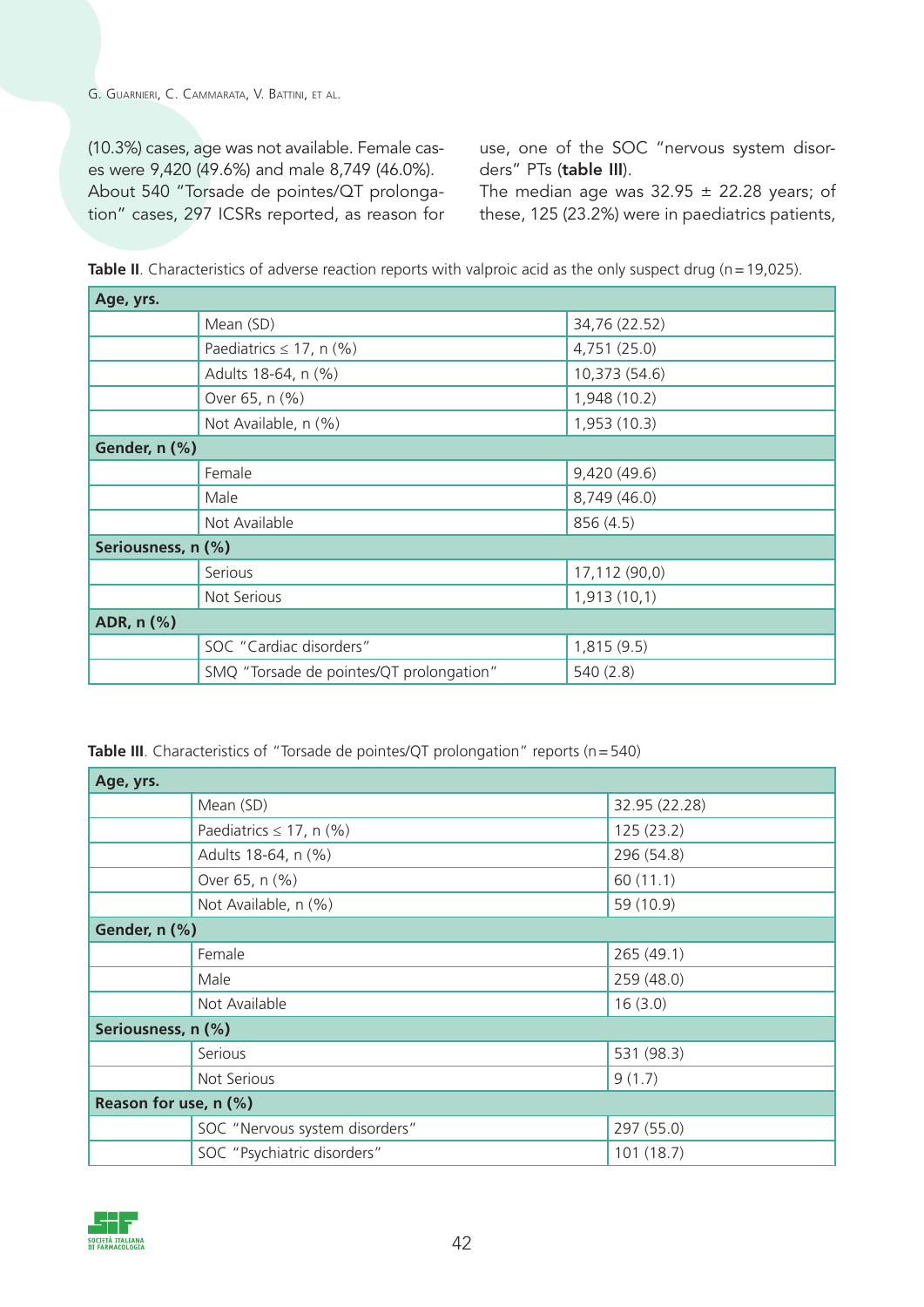296 (54.8%) in adults and 60 (11.1%) were in over 65 years old.

The gender distribution was 265 (49.1%) cases for female and 259 (48.0%) cases for male and in 16 (3.0%) the gender was not available. 531 (98.3%) cases were serious.

Loss of consciousness and syncope were the most reported ICSRs, included, respectively, in 241 (44.63%) ICSRs and in 118 (21.85%) (table IV).

QT elongation and electrocardiogram QT interval abnormal are reported only in 26 ICSRs (0.1%), ventricular arrhythmia only in 2 cases and the development of TdP has been recorded just in 1 case. Sudden death has been reported in 20 ICSRs (0.1%).

From the notoriety analysis, most of the ADRs resulted unknown; in particular, PTs are reported in order of frequency in table IV.

The potential DDIs found were increase serum concentration (92 ICSRs); decrease serum concentration (74 ICSRs); additive sedative, CNS, and/or respiratory-depressant effects (59 ICSRs); unpredictable effect (32 ICSRs); alter pharmacokinetics (21 ICSRs); increase potential side effects (21 ICSRs); reduce effect (5 ICSRs); increase effect (4 ICSRs); additive cardiac conduction effects (1 ICSR).

About the SMQ of interest, the principal DDIs that may alter valproic acid pharmacokinetic and pharmacodynamics were, in order of frequency, decrease serum concentration (59 ICSRs, 10.9%); increase serum concentration (30 ICSRs, 5.6%); alter pharmacokinetics (11 ICSRs, 2.0%); increase potential side effects (10 ICSRs, 1.9%); increase effect (2 ICSRs, 0.4%); additive cardiac conduction effects (1 ICSR, 0.2%).

These DDIs mechanisms and relative drugs involved are reported in figure 2.

#### **DISCUSSION**

This is, to our knowledge, the first study exploring the potential association between valproic acid and the occurrence of QT elongation syndrome using data extracted from FAERS, one of the largest spontaneous pharmacovigilance surveillance system.

Some studies reported that ADRs of the SMQ "Torsade de pointes/QT prolongation" are more present when valproate is administered together with others drugs, confirming the

|  |  | Table IV. SMQ PT events. |
|--|--|--------------------------|
|--|--|--------------------------|

| PT SMQ, n (%)                                |          | <b>Notoriety</b> |
|----------------------------------------------|----------|------------------|
| Loss of consciousness                        | 241(1.3) | Known            |
| Syncope                                      | 118(0.6) | Unknown          |
| Cardiac arrest                               | 58(0.3)  | Unknown          |
| Multiple organ dysfunction syndrome          | 57(0.3)  | Unknown          |
| Cardio-respiratory arrest                    | 31(0.2)  | Unknown          |
| Electrocardiogram QT prolonged               | 25(0.1)  | Unknown          |
| Sudden death                                 | 20(0.1)  | Unknown          |
| Ventricular tachycardia                      | 9(0.1)   | Unknown          |
| Ventricular fibrillation                     | 6(0.0)   | Unknown          |
| Electrocardiogram repolarization abnormality | 2(0.0)   | Unknown          |
| Ventricular arrhythmia                       | 2(0.0)   | Unknown          |
| Electrocardiogram QT interval abnormal       | 1(0.0)   | Unknown          |
| Torsade de pointes                           | 1(0.0)   | Unknown          |
| Cardiac death                                | 1(0.0)   | Unknown          |

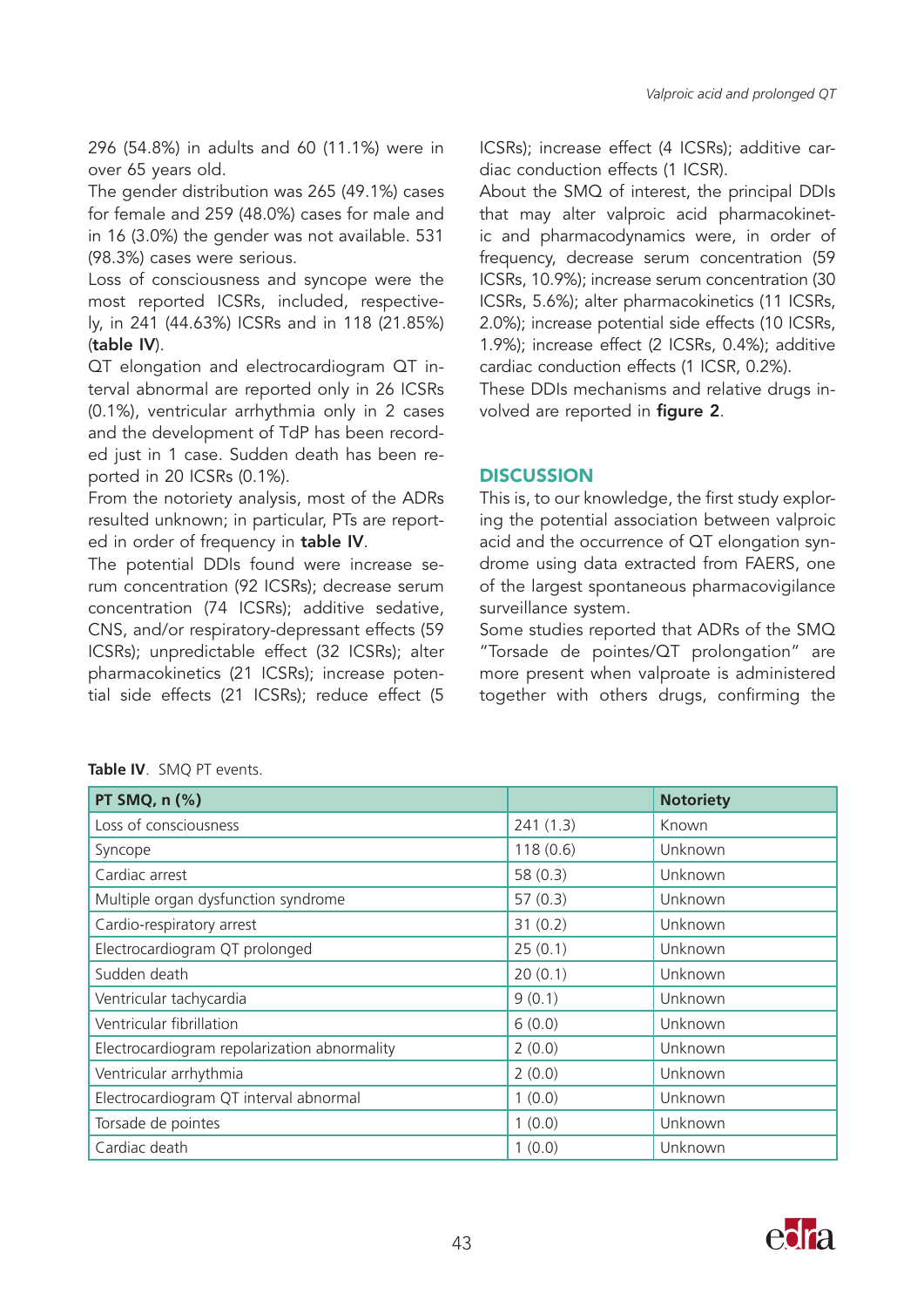

**Figure 2**. Principal DDIs of interest.

evidence that other co-administered drugs are involved in the onset of QT elongation than valproic acid (4, 8, 22). Consistently with this, the analysis we conducted on reports with valproic acid as unique suspect drug revealed that only 3% of cases involves ADRs of the SMQ of interest; of these, loss of consciousness and syncope are the most reported events, even if sometimes they could be caused by seizure itself (5).

Another study underlines that there is no correlation between seizures frequency and electrocardiogram alterations, except for a slight increase in QTcd (QT interval corrected for heart rate dispersion) in patients taking valproate (15).

On the contrary, Kwon *et al*. suggest that antiepileptic drugs, or even polytherapy of antiepileptic drugs, may not lengthen the QT interval. They also suggest that some traditional antiepileptic drugs are known to shorten the QT interval with an unclear mechanism, so sodium channel blockers may be used in an attempt to normalize the QT interval (7).

This is in contrast with other studies that support the increased risk of QT elongation in patients treated with antiepileptic drugs and, in particular, with valproic acid. Asoğlu *et al.* demonstrate that QT dispersion, QTcd and Pd (atrial depolarization dispersion) values are significantly higher in epileptic patients using carbamazepine and valproic acid than in the healthy control group. They also report that female patients using carbamazepine and male patients using valproic acid have QTcd values significantly higher compared to female population in valproic acid or male patients on carbamazepine (1).

In the study conducted by Altun *et al*., valproic acid group shows a significant increase in Tp-e interval, Tp-e/QT and Tp-e/QTc values after three months of treatment, suggesting that valproic acid increases ventricular repolarization (6).

The relationship between valproic acid and the onset of QT prolongation is therefore not completely clarified; the results presented here indicate that valproic acid does not significant-

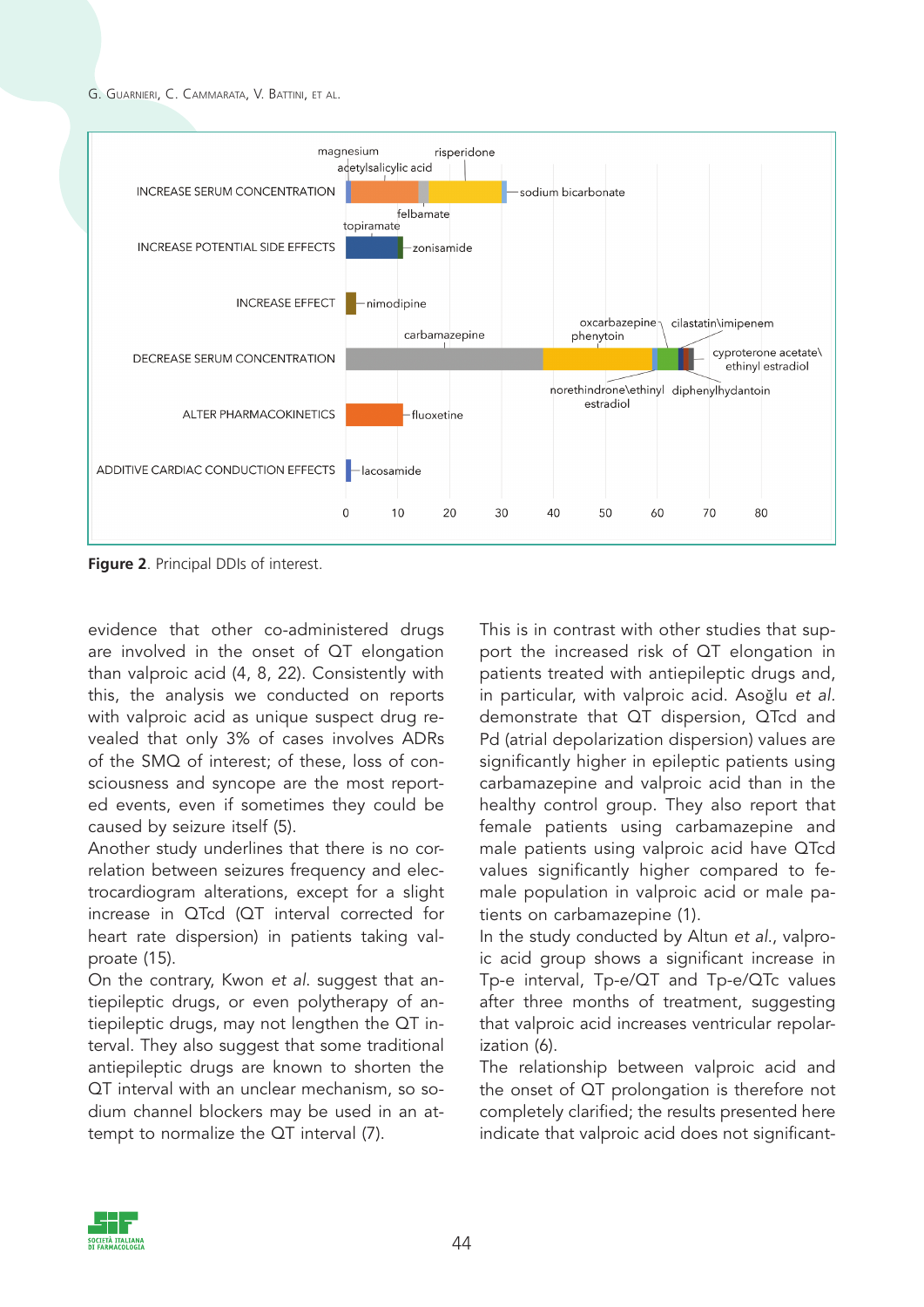ly influence QT elongation, which is the result of several coexisting factors.

Multiple mechanisms may be implicated in the QT prolongation and cardiac arrhythmias are more likely to occur if drug-induced QT prolongation coexists with other risk factors, such as inherited long QT syndrome, electrolyte imbalance, cardiac or hepatic diseases (7). In epileptic patients significantly longer QTmaxc and QTcd intervals are observed than in healthy controls, increased age being associated with longer QTcd intervals but not with the duration of the disease, aetiology of the seizures, mono- or polytherapy treatment regimens (23).

Interactions between antiepileptics and other drugs known to prolong QT may also be clinically important. From our analysis emerged that no less than 17.0% of ICSRs reported valproic acid being co-administered with medications that could alter drugs pharmacokinetic profile. Certain drugs that prolong QT are metabolized by CYP3A4 and, when administrated together with CYP3A4 inhibitors, such as valproic acid, may raise their levels such that the occurrence of ventricular tachyarrhythmia is increased (5, 7).

The use of a spontaneous reporting system database has some important intrinsic limitations because reporting might be influenced by factors including no definitive proof of the causal relationship between exposure to the product and the reported event, notoriety bias, selection bias, under-reporting, stimulated reporting and other confounding factors (24).

Furthermore, neither the incidence of ADRs nor the absolute measures of risk can be computed from the FAERS analysis due to the lack of a denominator (number of patients prescribed the product). Despite these critical aspects, our study highlights the clinical relevance of post-marketing spontaneous reporting, since this kind of analysis are based on real-world data derived from clinical practice and, so, they provide a very large amount

of cases about heterogeneous groups of patients that generally are not included in clinical trials. It is worth mentioning that real-world data sources give us a general overview of the drug utilization, letting us better evaluate the safety/effectiveness of drugs in clinical practice, including the long-term impact of therapies.

#### **CONCLUSIONS**

In conclusion, the current findings seem to be relatively reassuring. Our analysis revealed a very low number of ICSRs reporting the adverse event of interest and most studies did not report a significant increased risk in QT prolongation associated to valproic acid itself. The adverse event seems to be the consequence of multifactorial coexisting causes rather than imputable to the valproate alone. However, evidence is not conclusive due to the design of the descriptive analysis and the limited number of available studies.

Even if major antiepileptic drugs don't seem to cause QT prolongation themselves, patients remain at risk for cardiac arrhythmia for many possible coexisting factors such as electrolyte imbalance, hepatic or renal impairment and co-medication with other drugs. For this reason, epileptic patients need to be actively screened for QT prolongation due to the increased risk of SUDEP.

### ACKNOWLEDGEMENTS

This work was supported by the Regional Centre of Pharmacovigilance of Lombardy (to Emilio Clementi) and the Italian Medicines Agency Agenzia Italiana del Farmaco (AIFA, to Emilio Clementi) which are gratefully acknowledged. The funding public institutions had no role in any part of the work. Vera Battini is supported by the 37<sup>rd</sup> cycle Ph.D. programme in "Scienze Farmacologiche Sperimentali e Cliniche", Università degli Studi di Milano.

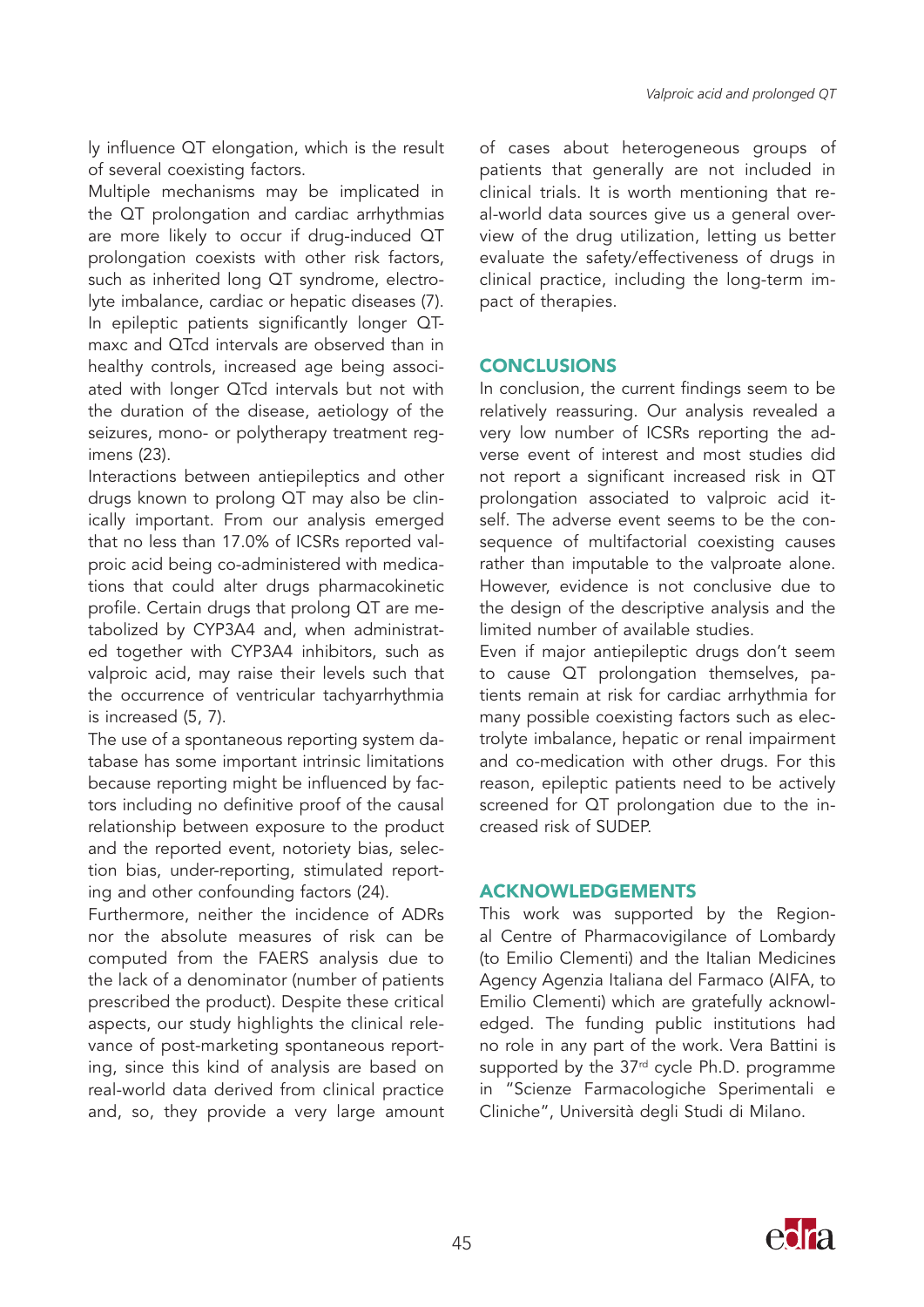### **ETHICS**

### Conflict of interests and fundings

The authors have no relevant affiliations or financial involvement with any organization or entity with a financial interest in or financial conflict with the subject matter or materials discussed in the manuscript apart from those disclosed.

### Availability of data and material

Most of the data generated or analysed during this study are included in this published article (and its supplementary information files). Other datasets associated with the current are available from the corresponding author on reasonable request. The datasets were derived from sources in the public domain: https:// www.fda.gov/drugs/questions-and-answersfdas-adverse-event-reporting-system-faers/ fda-adverse-event-reporting-system-faers-public-dashboard

### **REFERENCES**

- 1. Asoğlu R, Özdemir M, Aladağ N, Asoğlu E. Evaluation of Cardiac Repolarization Indices in Epilepsy Patients Treated with Carbamazepine and Valproic Acid. Medicina (Kaunas) 2020;56.
- 2. Kurt E, Emul M, Ozbulut O, et al. Is valproate promising in cardiac fatal arrhythmias? Comparison of P- and Q-wave dispersion in bipolar affective patients on valproate or lithium-valproate maintenance therapy with healthy controls. J Psychopharmacol 2009;23:328-33.
- 3. Ries R, Sayadipour A. Management of psychosis and agitation in medical-surgical patients who have or are at risk for prolonged QT interval. J Psychiatr Pract 2014;20:338-44.

### Authors' contribution

GG and GC conceptualized and designed the study, interpreted the data drafted the manuscript, revised, and approved the final manuscript as submitted.

VB, GM and CL participated in the conceptualization and design of the study, participated in the analysis and interpretation of the data, revised the article, and approved the final article as submitted.

CC and SR participated in the conceptualization and design of the study, participated in the analysis and interpretation of the data, coordinated and supervised data collection, critically reviewed the manuscript and approved the final manuscript as submitted.

MG conceptualized and designed the study, interpreted the data, coordinated, and supervised data collection, critically reviewed the manuscript and approved the final manuscript as submitted.

#### Ethical approval N/A.

- 4. Önen Ö, Kutlu A, Erkuran HÖ. Treating an Adolescent with Long QT Syndrome for Bipolar Disorder: A Case Presentation. Psychopharmacol Bull 2017;47:33-9.
- 5. Surges R, Taggart P, Sander JW, Walker MC. Too long or too short? New insights into abnormal cardiac repolarization in people with chronic epilepsy and its potential role in sudden unexpected death. Epilepsia 2010;51:738-44.
- 6. Altun Y, Yasar E. A valproinsav, a carbamazepin és a levetiracetam hatása a Tp-e intervallumra, valamint a Tp-e/QT és a Tp-e/ QTc arányra. Ideggyogy Sz 2020;73:121-7.
- 7. Kwon S, Lee S, Hyun M, et al. The potential for QT prolongation by antiepileptic drugs in children. Pediatric Neurology 2004;30:99-101.

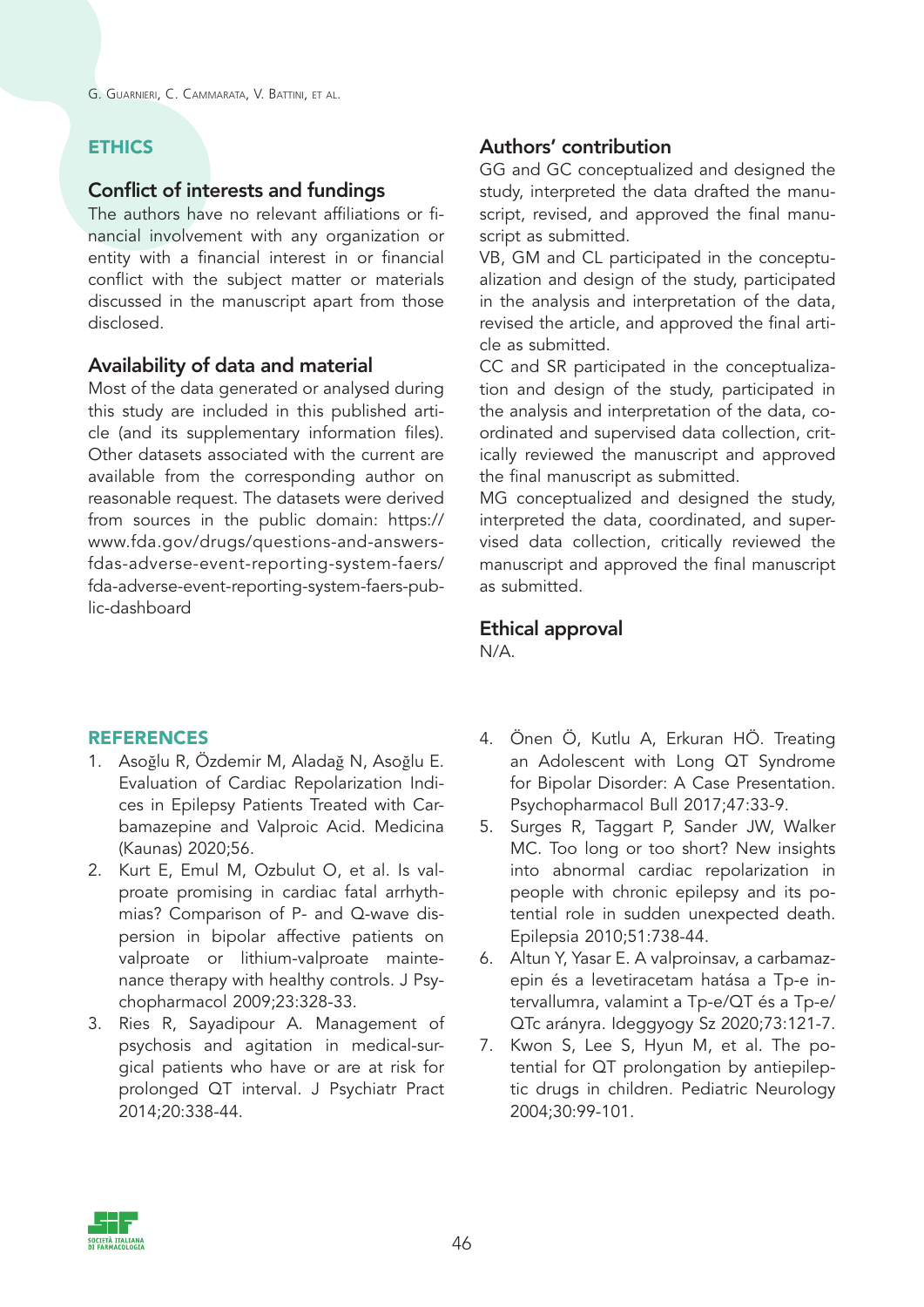- 8. Acciavatti T, Martinotti G, Corbo M, et al. Psychotropic drugs and ventricular repolarisation: The effects on QT interval, T-peak to T-end interval and QT dispersion. J Psychopharmacol 2017;31:453-60.
- 9. Haverkamp W, Breithardt G, Camm AJ, et al. The potential for QT prolongation and pro-arrhythmia by non-anti-arrhythmic drugs: clinical and regulatory implications. Report on a Policy Conference of the European Society of Cardiology. Cardiovascular Research 2000;47:219-33.
- 10. Yang T, Roden DM. Extracellular potassium modulation of drug block of IKr. Implications for torsade de pointes and reverse use-dependence. Circulation 1996;93:407-11.
- 11. Pang TD, Nearing BD, Krishnamurthy KB, Olin B, Schachter SC, Verrier RL. Cardiac electrical instability in newly diagnosed/ chronic epilepsy tracked by Holter and ECG patch. Neurology 2019;93:450-8.
- 12. Nilsson L, Bergman U, Diwan V, Farahmand BY, Persson PG, Tomson T. Antiepileptic drug therapy and its management in sudden unexpected death in epilepsy: a case-control study. Epilepsia 2001;42:667-73.
- 13. Pensel MC, Nass RD, Taubøll E, Aurlien D, Surges R. Prevention of sudden unexpected death in epilepsy: current status and future perspectives. Expert Rev Neurother 2020;20:497-508.
- 14. Rahman M, Nguyen H. StatPearls: Valproic Acid. Treasure Island (FL); 2021.
- 15. Asadollahi M, Shahidi M, Ramezani M, Sheibani M. Interictal electrocardiographic alternations in patients with drug-resistant epilepsy. Seizure 2019;69:7-10.
- 16. Carnovale C, Mazhar F, Arzenton E, et al. Bullous pemphigoid induced by dipeptidyl peptidase-4 (DPP-4) inhibitors: a phar-

macovigilance-pharmacodynamic/pharmacokinetic assessment through an analysis of the vigibase®. Expert Opin Drug Saf 2019;18:1099-108.

- 17. Mazhar F, Pozzi M, Gentili M, et al. Association of Hyponatraemia and Antidepressant Drugs: A Pharmacovigilance-Pharmacodynamic Assessment Through an Analysis of the US Food and Drug Administration Adverse Event Reporting System (FAERS) Database. CNS Drugs 2019;33:581-92.
- 18. Carnovale C, Mosini G, Gringeri M, et al. Interaction between paracetamol and lamotrigine: new insights from the FDA Adverse Event Reporting System (FAERS) database. Eur J Clin Pharmacol 2019;75:1323-5.
- 19. Carnovale C, Mazhar F, Pozzi M, Gentili M, Clementi E, Radice S. A characterization and disproportionality analysis of medication error related adverse events reported to the FAERS database. Expert Opin Drug Saf 2018;17:1161-9.
- 20. Sakaeda T, Tamon A, Kadoyama K, Okuno Y. Data mining of the public version of the FDA Adverse Event Reporting System. Int J Med Sci 2013;10:796-803.
- 21. MedDRA Introductory Guide Version 24.0. March 2021.
- 22. Girardin FR, Gex-Fabry M, Berney P, Shah D, Gaspoz J-M, Dayer P. Drug-induced long QT in adult psychiatric inpatients: the 5-year cross-sectional ECG Screening Outcome in Psychiatry study. Am J Psychiatry 2013;170:1468-76.
- 23. Dogan EA, Dogan U, Yildiz GU, et al. Evaluation of cardiac repolarization indices in well-controlled partial epilepsy: 12-Lead ECG findings. Epilepsy Res 2010;90:157-63.
- 24. Faillie JL. Case-non-case studies: Principle, methods, bias and interpretation. Therapie 2019;74:225-32.

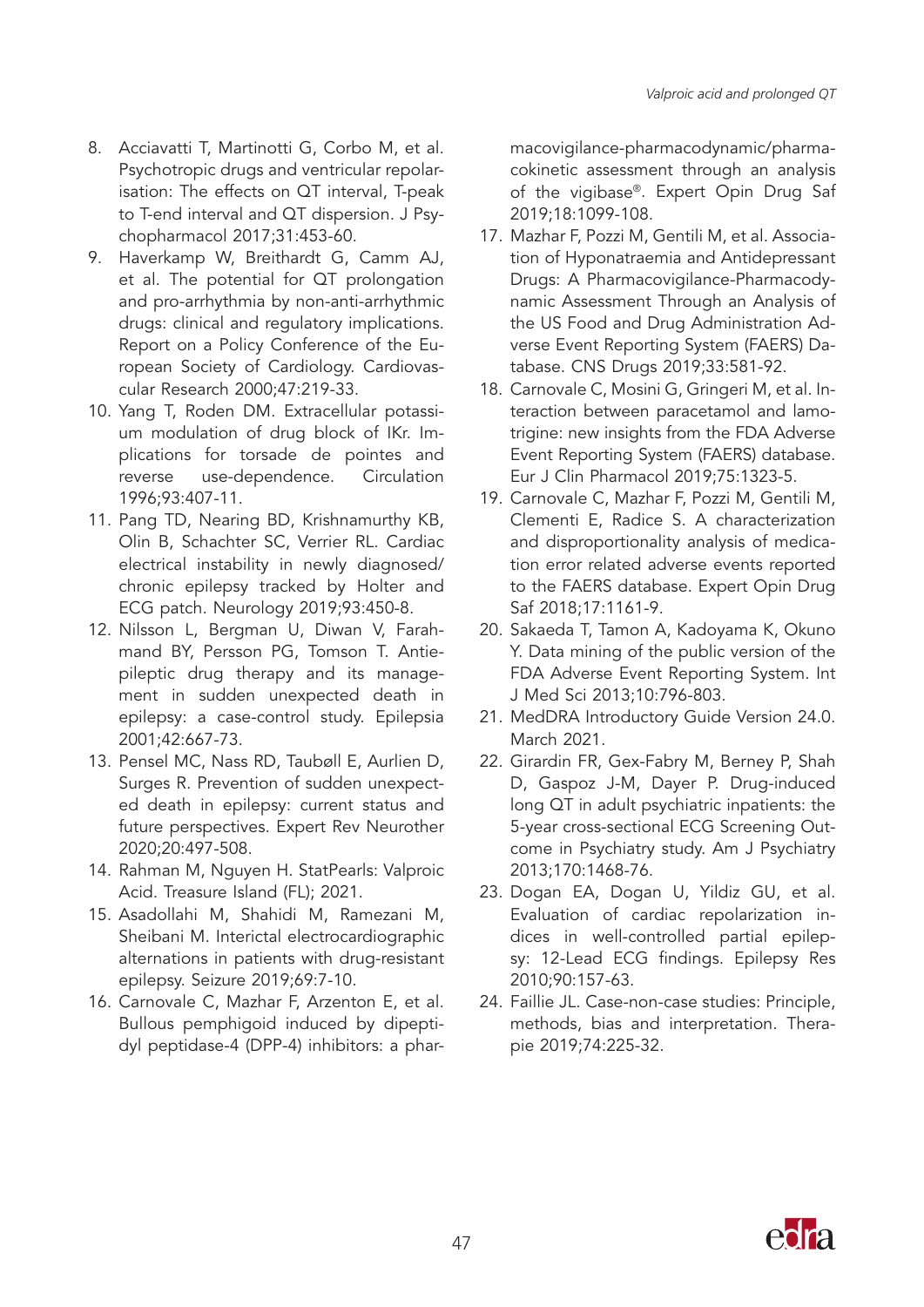## SUPPLEMENTARY MATERIALS

### Supplementary Material S1.

SOC "Cardiac disease" PTs.

- dizziness
- dyspnoea
- oedema peripheral
- tachycardia
- cardiac arrest
- syncope
- cardio-respiratory arrest
- bradycardia
- atrial septal defect
- chest pain
- palpitations
- heart disease congenital
- congenital cardiovascular anomaly
- ventricular septal defect
- sudden death
- pulmonary oedema
- arrhythmia
- $\bullet$  atrial fibrillation
- myocarditis
- cyanosis
- myocardial infarction
- cardiac failure
- peripheral swelling
- patent ductus arteriosus
- pericardial effusion
- cardiac disorder
- ascites
- cardiomegaly
- sinus tachycardia
- pericarditis
- sinus bradycardia
- chest discomfort
- cardiomyopathy
- torsade de pointes
- ventricular fibrillation
- ventricular tachycardia
- cardiac failure congestive
- cardiovascular disorder
- supraventricular tachycardia
- atrioventricular block
- ventricular extrasystoles
- angina pectoris
- haemoptysis
- tricuspid valve incompetence
- bundle branch block right
- pulmonary congestion
- mitral valve incompetence
- bradycardia neonatal
- myocardial ischaemia
- propofol infusion syndrome
- presyncope
- coronary artery disease
- bicuspid aortic valve
- arteriosclerosis coronary artery
- acute myocardial infarction
- left ventricular hypertrophy
- pulseless electrical activity
- dyspnoea exertional
- trisomy 21
- ventricular hypertrophy
- bundle branch block left
- cardiogenic shock
- acute pulmonary oedema
- long qt syndrome
- pulmonary valve stenosis
- dilatation ventricular
- ventricular arrhythmia
- brugada syndrome
- hypertrophic cardiomyopathy
- myoglobinuria
- supraventricular extrasystoles
- cardiotoxicity
- congestive cardiomyopathy
- atrioventricular block complete
- extrasystoles
- sudden cardiac death
- cardiopulmonary failure
- dizziness postural
- left ventricular dysfunction
- atrioventricular block first degree
- dextrocardia
- hypoplastic left heart syndrome
- fallot's tetralogy
- coronary artery occlusion
- congenital pulmonary valve atresia
- multiple cardiac defects
- coronary artery stenosis
- cardiac failure acute
- conduction disorder

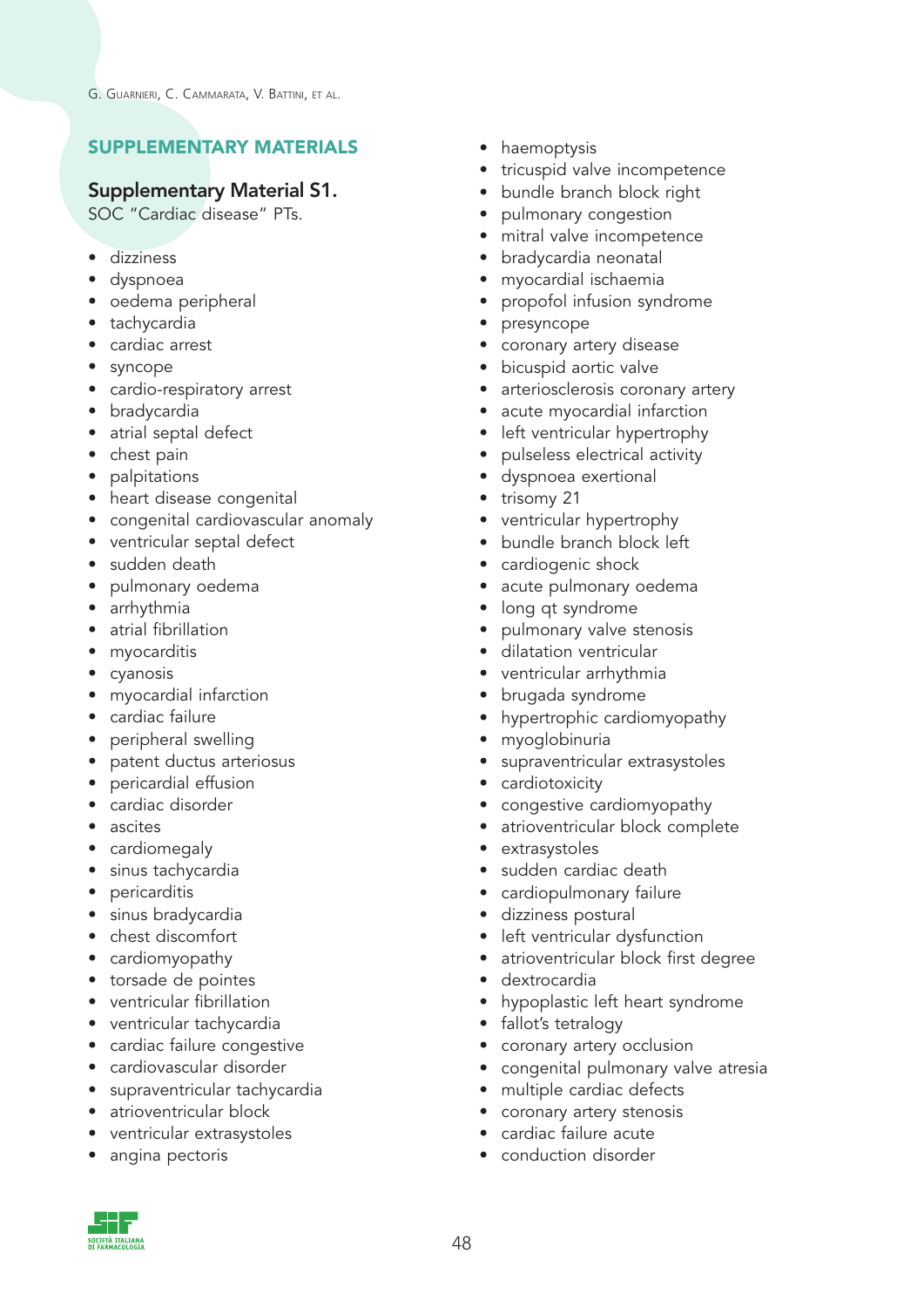- cyanosis central
- right ventricular failure
- right ventricular hypertrophy
- tachyarrhythmia
- atrial tachycardia
- mitral valve disease
- transposition of the great vessels
- congestive hepatopathy
- cardiac aneurysm
- cardiac septal defect
- right ventricular dilatation
- bradyarrhythmia
- nodal rhythm
- pulmonary valve stenosis congenital
- fluid overload
- left ventricular failure
- cardiac septal hypertrophy
- myocardial fibrosis
- bundle branch block
- localised oedema
- ventricular septal defect acquired
- foetal arrhythmia
- pleuropericarditis
- atrial flutter
- sinus arrhythmia
- sinus node dysfunction
- cardiovascular insufficiency
- aortic valve incompetence
- pulmonary valve incompetence
- endocarditis
- subacute endocarditis
- toxic cardiomyopathy
- left atrial dilatation
- cardiac tamponade
- bradycardia foetal
- arrhythmia supraventricular
- cardiac valve disease
- cardiac hypertrophy
- dilatation atrial
- left ventricular dilatation
- eosinophilic myocarditis
- cardiac arrest neonatal
- cardiac death
- hyperdynamic left ventricle
- jugular vein distension
- ebstein's anomaly
- acute coronary syndrome
- foetal heart rate disorder
- foetal cardiac disorder
- hypertensive heart disease
- carditis
- cardiac discomfort
- congenital aortic valve stenosis
- congenital heart valve disorder
- congenital pulmonary valve disorder
- neonatal cardiac failure
- left ventricular enlargement
- right ventricular dysfunction
- cardiac flutter
- cardiac dysfunction
- clubbing
- orthopnoea
- aortic valve sclerosis
- congenital mitral valve incompetence
- mitral valve prolapse
- pulmonary artery atresia
- ventricular hypoplasia
- kleefstra syndrome
- gravitational oedema
- cardiac failure chronic
- cor pulmonale
- atrial enlargement
- atrioventricular septal defect
- diastolic dysfunction
- left-to-right cardiac shunt
- ventricular enlargement
- atrioventricular block second degree
- wolff-parkinson-white syndrome
- foetal heart rate deceleration abnormality
- neonatal tachycardia
- sinus arrest
- rhythm idioventricular
- intracardiac thrombus
- abnormal precordial movement
- cardiac neoplasm unspecified
- aortic valve disease
- aortic valve stenosis
- cardiac valve sclerosis
- heart valve incompetence
- tricuspid valve stenosis
- primary ciliary dyskinesia
- coronary artery dilatation
- arteriospasm coronary
- endocarditis bacterial

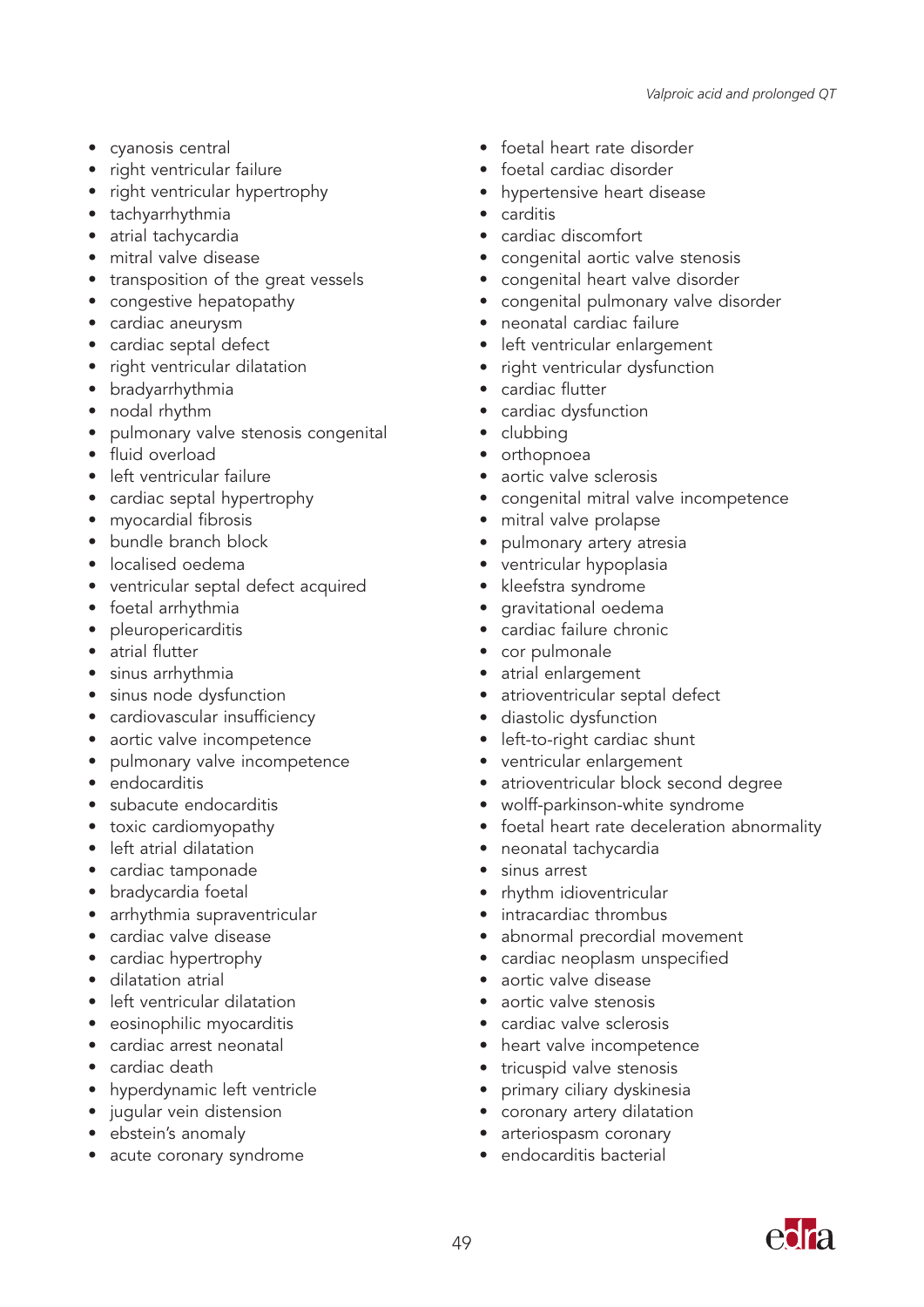- kidney congestion
- pulmonary oedema neonatal
- cardiomyopathy neonatal
- cardiac amyloidosis
- myocardial haemorrhage
- rhabdomyoma
- ventricular hypokinesia
- adams-stokes syndrome
- bundle branch block bilateral
- defect conduction intraventricular
- heart block congenital
- trifascicular block
- arrhythmia neonatal
- cardiac fibrillation
- tachycardia foetal
- tachycardia paroxysmal
- nodal arrhythmia
- cardio-respiratory arrest neonatal
- acute cardiac event
- cardiac ventricular disorder
- cardiovascular deconditioning
- heart injury
- dyspnoea at rest
- dyspnoea paroxysmal nocturnal
- laryngeal dyspnoea
- nocturnal dyspnoea
- cardiac neoplasm malignant
- pericardial cyst
- heart valve calcification
- mitral valve disease mixed
- mitral valve stenosis
- pulmonary valve sclerosis
- congenital tricuspid valve incompetence
- tricuspid valve sclerosis
- cardiac malposition
- ductus arteriosus premature closure
- anomalous pulmonary venous connection
- digeorge's syndrome
- noonan syndrome
- truncus arteriosus persistent
- coronary artery embolism
- angina unstable
- papillary muscle infarction
- endocardial fibrosis
- endocarditis viral
- $\bullet$  hepatojugular reflux
- cardiac cirrhosis
- cardio-respiratory distress
- cardiorenal syndrome
- ventricular failure
- hypertensive cardiomyopathy
- stress cardiomyopathy
- myocardiac abscess
- acquired cardiac septal defect
- atrial hypertrophy
- myocardial calcification
- right atrial dilatation
- univentricular heart
- ventricular dysfunction
- ventricular dyskinesia
- viral pericarditis
- pericarditis constrictive
- pericardial disease
- pericardial haemorrhage
- accessory cardiac pathway
- atrial conduction time prolongation
- atrioventricular conduction time shortened
- atrioventricular dissociation
- atrioventricular node dispersion
- atrioventricular node dysfunction
- bifascicular block
- frederick's syndrome
- inherited cardiac conduction disorder
- lenegre's disease
- long at syndrome congenital
- lown-ganong-levine syndrome
- paroxysmal atrioventricular block
- sinoatrial block
- timothy syndrome
- wolff-parkinson-white syndrome congenital
- agonal rhythm
- anomalous atrioventricular excitation
- baseline foetal heart rate variability disorder
- bezold-jarisch reflex
- brash syndrome
- central bradycardia
- chronotropic incompetence
- foetal heart rate acceleration abnormality
- foetal tachyarrhythmia
- heart alternation
- holiday heart syndrome
- neonatal bradyarrhythmia
- neonatal tachyarrhythmia

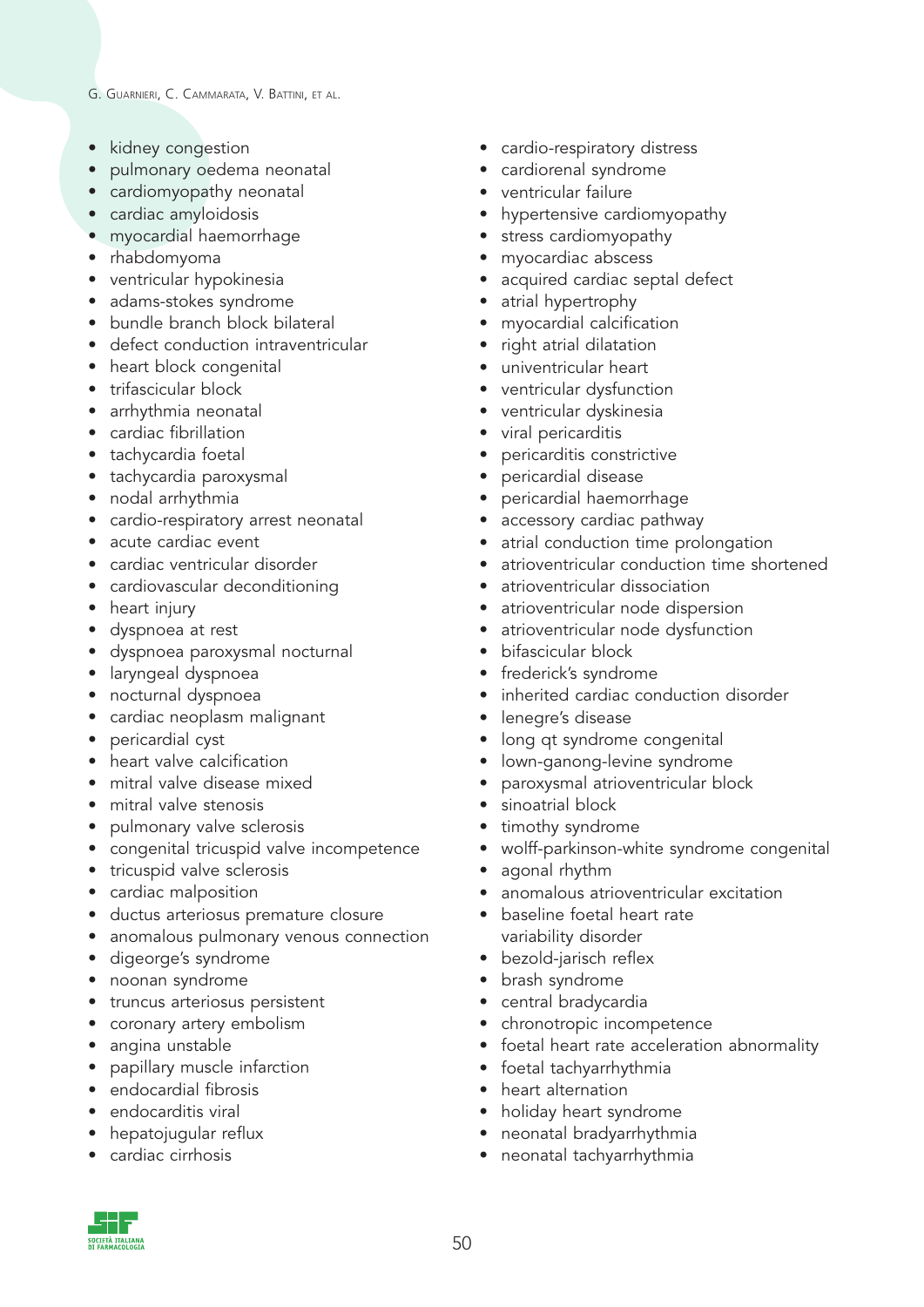- nonreassuring foetal heart rate pattern
- ogden syndrome
- pacemaker generated arrhythmia
- pacemaker syndrome
- parasystole
- paroxysmal arrhythmia
- postural orthostatic tachycardia syndrome
- rebound tachycardia
- reperfusion arrhythmia
- sinusoidal foetal heart rate pattern
- withdrawal arrhythmia
- atrial parasystole
- congenital supraventricular tachycardia
- junctional ectopic tachycardia
- neonatal sinus bradycardia
- neonatal sinus tachycardia
- supraventricular tachyarrhythmia
- wandering pacemaker
- accelerated idioventricular rhythm
- foetal cardiac arrest
- ventricular asystole
- ventricular flutter
- ventricular parasystole
- ventricular pre-excitation
- ventricular tachyarrhythmia
- acquired left ventricle outflow tract obstruction
- anaesthetic complication cardiac
- atrial thrombosis
- cardiac autonomic neuropathy
- cardiac complication associated with device
- cardiac contusion
- cardiac function disturbance postoperative
- cardiac herniation
- cardiac perforation
- cardiac procedure complication
- cardiac vein dissection
- cardiac vein perforation
- cardiac ventricular thrombosis
- cardiovascular somatic symptom disorder
- complications of transplanted heart
- congenital rubella syndrome
- coronary sinus injury
- coronary vein stenosis
- dilatation of sinotubular junction
- heart transplant rejection
- heart-lung transplant rejection
- hyperkinetic heart syndrome
- intracardiac mass
- larsen syndrome
- myocardial hypoperfusion
- oedema due to cardiac disease
- orthostatic intolerance
- hypertensive cardiomegaly
- malignant hypertensive heart disease
- cardiac granuloma
- cardiac infection
- cardiovascular syphilis
- gonococcal heart disease
- lyme carditis
- meningococcal carditis
- athletic heart syndrome
- cardiovascular symptom
- dizziness exertional
- gastrocardiac syndrome
- hypoxia intolerance
- left ventricular heave
- mahler sign
- negative cardiac inotropic effect
- oculocardiac reflex
- ortner's syndrome
- positive cardiac inotropic effect
- right ventricular heave
- right ventricular hypertension
- agonal respiration
- bendopnoea
- fat embolism syndrome
- neonatal dyspnoea
- platypnoea
- transfusion-associated dyspnoea
- trepopnoea
- benign cardiac neoplasm
- cardiac fibroma
- cardiac haemangioma benign
- cardiac lymphangioma
- cardiac myxoma
- cardiac neurofibroma
- cardiac polyp
- cardiac teratoma
- cardiac valve fibroelastoma
- carney complex
- leukaemic cardiac infiltration
- metastases to heart

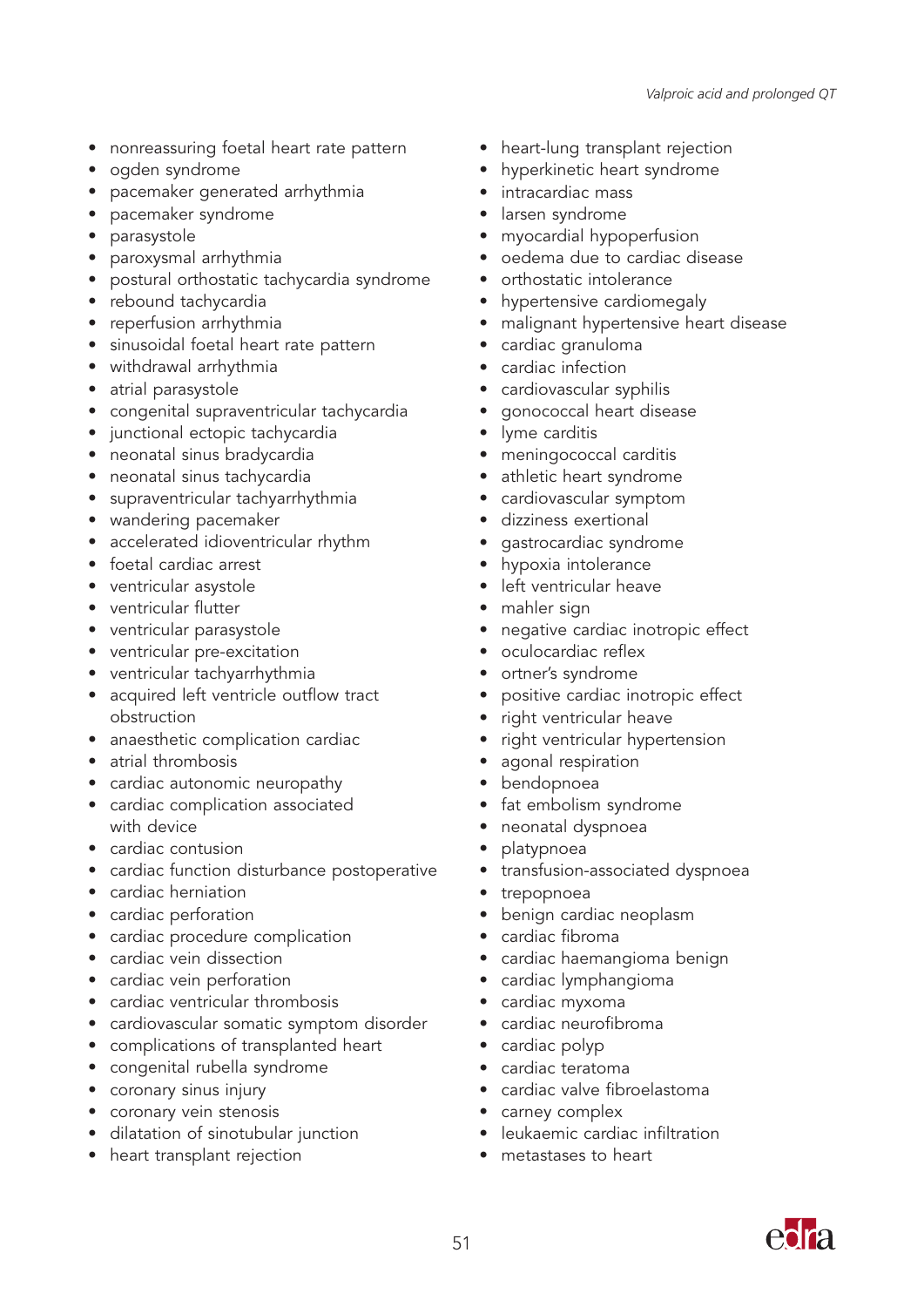- pericardial mesothelioma malignant
- pericardial mesothelioma malignant recurrent
- primary cardiac lymphoma
- aortic annulus rupture
- aortic valve atresia
- aortic valve calcification
- aortic valve disease mixed
- aortic valve prolapse
- aortic valve thickening
- congenital aortic valve incompetence
- degenerative aortic valve disease
- heyde's syndrome
- subvalvular aortic stenosis
- supravalvular aortic stenosis
- unicuspid aortic valve
- williams syndrome
- carcinoid heart disease
- cardiac valve abscess
- cardiac valve discolouration
- cardiac valve replacement complication
- cardiac valve rupture
- cardiac valve thickening
- cardiac valve vegetation
- congenital heart valve incompetence
- degenerative multivalvular disease
- heart valve stenosis
- lambl's excrescences
- shone complex
- congenital mitral valve stenosis
- degenerative mitral valve disease
- ischaemic mitral regurgitation
- mitral face
- mitral perforation
- mitral valve atresia
- mitral valve calcification
- mitral valve hypoplasia
- mitral valve sclerosis
- mitral valve thickening
- myxomatous mitral valve degeneration
- parachute mitral valve
- systolic anterior motion of mitral valve
- bicuspid pulmonary valve
- pulmonary valve calcification
- pulmonary valve disease
- pulmonary valve thickening
- congenital tricuspid valve atresia
- congenital tricuspid valve stenosis
- degenerative tricuspid valve disease
- straddling tricuspid valve
- tricuspid valve calcification
- tricuspid valve disease
- tricuspid valve prolapse
- tricuspid valve thickening
- congenital great vessel anomaly
- corrected transposition of great vessels
- double outlet left ventricle
- double outlet right ventricle
- ectopia cordis
- laevocardia
- alagille syndrome
- cayler cardiofacial syndrome
- charge syndrome
- chiari network
- cor biloculare
- cor triatriatum
- double inlet left ventricle
- fallot's pentalogy
- fallot's trilogy
- hypoplastic right heart syndrome
- left ventricle outflow tract obstruction
- right ventricle outflow tract obstruction
- trisomy 14
- trisomy 17
- trisomy 18
- trisomy 9
- uhl's anomaly
- velo-cardio-facial syndrome
- emanuel syndrome
- kabuki make-up syndrome
- multiple lentigines syndrome
- myocardial bridging
- persistent foetal circulation
- rubinstein-taybi syndrome
- trisomy 11
- trisomy 13
- trisomy 22
- twin reversed arterial perfusion sequence malformation
- vacterl syndrome
- arteritis coronary
- congenital coronary artery malformation
- coronary artery aneurysm
- coronary artery compression

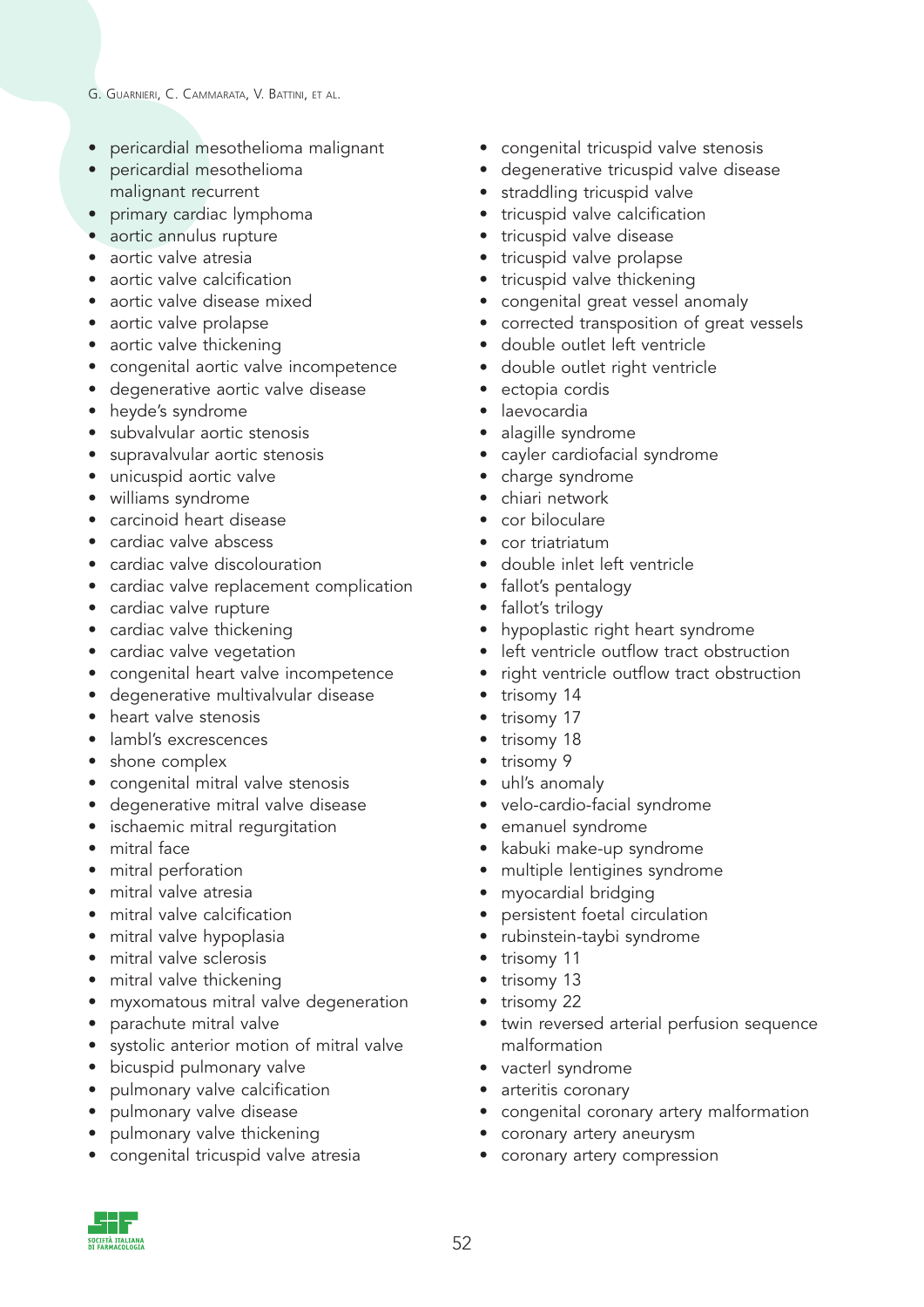- coronary artery dissection
- coronary artery insufficiency
- coronary artery perforation
- coronary artery reocclusion
- coronary artery restenosis
- coronary artery thrombosis
- coronary bypass stenosis
- coronary bypass thrombosis
- coronary ostial stenosis
- coronary sinus dilatation
- coronary vascular graft occlusion
- coronary vascular graft stenosis
- diabetic coronary microangiopathy
- haemorrhage coronary artery
- anginal equivalent
- cardiac perfusion defect
- chronic coronary syndrome
- coronary no-reflow phenomenon
- coronary steal syndrome
- kounis syndrome
- microvascular coronary artery disease
- myocardial reperfusion injury
- myocardial stunning
- periprocedural myocardial infarction
- post procedural myocardial infarction
- postinfarction angina
- prinzmetal angina
- silent myocardial infarction
- subclavian coronary steal syndrome
- subendocardial ischaemia
- wellens' syndrome
- acute endocarditis
- endocarditis enterococcal
- endocarditis gonococcal
- endocarditis haemophilus
- endocarditis meningococcal
- endocarditis pseudomonal
- endocarditis q fever
- endocarditis rheumatic
- endocarditis staphylococcal
- endocarditis syphilitic
- janeway lesion
- osler's nodes
- rheumatic fever
- rheumatic heart disease
- streptococcal endocarditis
- syphilitic endocarditis of heart valve
- endocardial disease
- endocardial fibroelastosis
- endocardial varices
- eustachian valve hypertrophy
- subendocardial haemorrhage
- endocarditis candida
- fungal endocarditis
- coxsackie endocarditis
- endocarditis fibroplastica
- endocarditis helminthic
- endocarditis histoplasma
- endocarditis noninfective
- lupus endocarditis
- cardiac asthma
- peripheral oedema neonatal
- pulmonary venous hypertension
- transfusion-related circulatory overload
- cardiac failure high output
- cardiohepatic syndrome
- grey syndrome neonatal
- low cardiac output syndrome
- obstructive shock
- radiation associated cardiac failure
- acute left ventricular failure
- chronic left ventricular failure
- acute right ventricular failure
- chronic right ventricular failure
- cor pulmonale acute
- cor pulmonale chronic
- kyphoscoliotic heart disease
- pulmonary artery wall hypertrophy
- shoshin beriberi
- arrhythmogenic right ventricular dysplasia
- cardiac iron overload
- cardiac steatosis
- cardiomyopathy acute
- cardiomyopathy alcoholic
- chagas' cardiomyopathy
- diabetic cardiomyopathy
- glycogen storage disease type ii
- hiv cardiomyopathy
- ischaemic cardiomyopathy
- kearns-sayre syndrome
- metabolic cardiomyopathy
- mitochondrial cardiomyopathy
- non-compaction cardiomyopathy
- non-obstructive cardiomyopathy

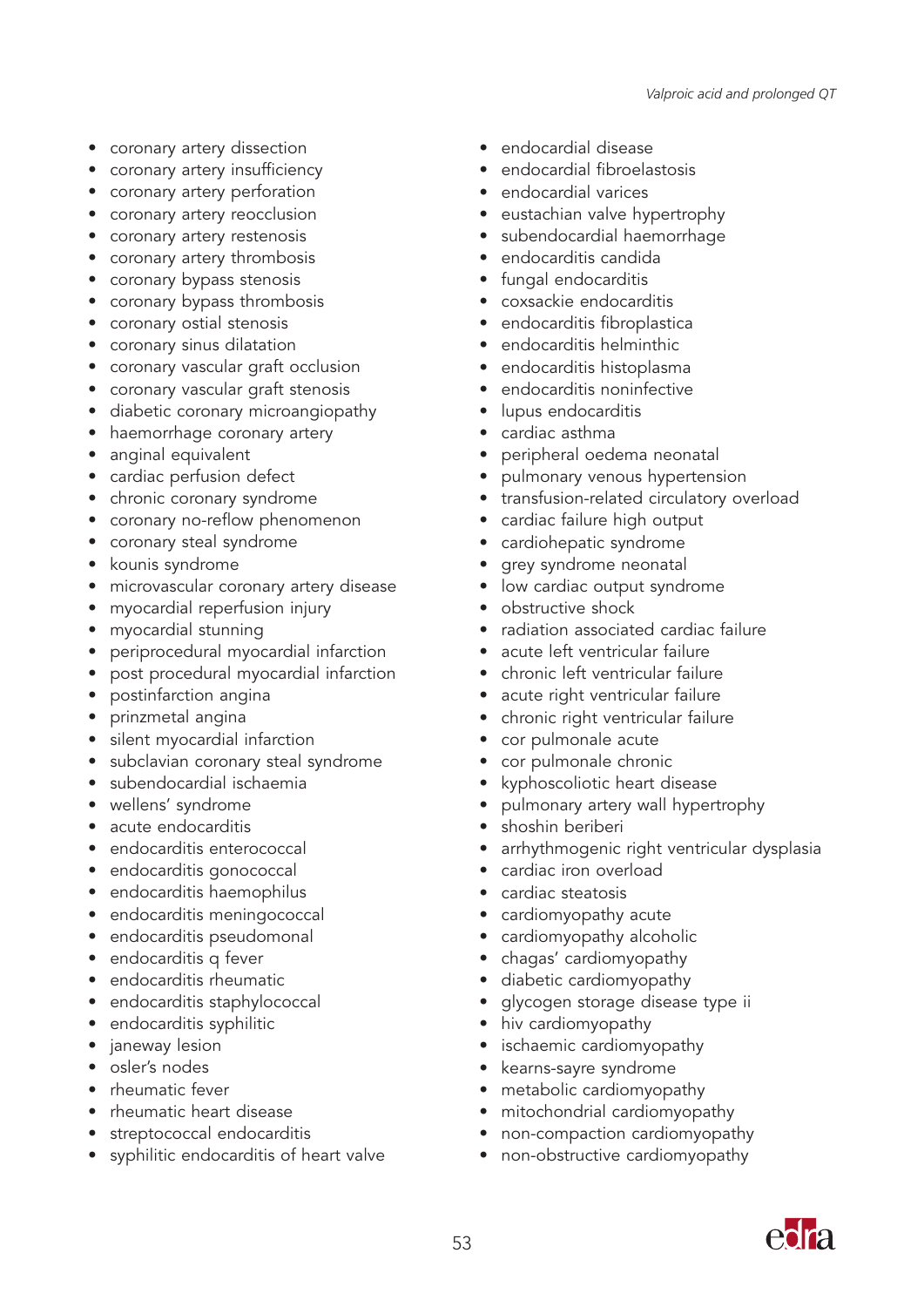- obesity cardiomyopathy
- peripartum cardiomyopathy
- restrictive cardiomyopathy
- tachycardia induced cardiomyopathy
- thyrotoxic cardiomyopathy
- viral cardiomyopathy
- coxsackie carditis
- coxsackie myocarditis
- cytomegalovirus myocarditis
- enterovirus myocarditis
- malarial myocarditis
- myocarditis bacterial
- myocarditis helminthic
- myocarditis infectious
- myocarditis meningococcal
- myocarditis mycotic
- myocarditis septic
- myocarditis syphilitic
- myocarditis toxoplasmal
- viral myocarditis
- aorto-atrial fistula
- atrial rupture
- atrial septal defect acquired
- atrio-oesophageal fistula
- cardiac lipoma
- cardiac pseudoaneurysm
- cardiac sarcoidosis
- cardiac septal defect residual shunt
- cardiac ventricular scarring
- chordae tendinae rupture
- holt-oram syndrome
- interventricular septum rupture
- ischaemic contracture of the left ventricle
- left atrial enlargement
- left atrial hypertrophy
- left ventricular diastolic collapse
- left ventricular false tendon
- myocardial depression
- myocardial hypoxia
- myocardial necrosis
- myocardial oedema
- myocardial rupture
- myoglobinaemia
- papillary muscle disorder
- papillary muscle haemorrhage
- papillary muscle rupture
- post cardiac arrest syndrome
- right atrial enlargement
- right atrial hypertrophy
- right ventricular diastolic collapse
- right ventricular enlargement
- right ventricular false tendon
- sigmoid-shaped ventricular septum
- single atrium
- systemic right ventricle
- systolic dysfunction
- ventricle rupture
- ventricular compliance decreased
- ventricular dyssynchrony
- ventricular hyperkinesia
- ventricular remodelling
- autoimmune myocarditis
- giant cell myocarditis
- hypersensitivity myocarditis
- immune-mediated myocarditis
- lupus myocarditis
- myocarditis post infection
- radiation myocarditis
- atypical mycobacterium pericarditis
- bacterial pericarditis
- coxsackie pericarditis
- cytomegalovirus pericarditis
- infective pericardial effusion
- pericarditis amoebic
- pericarditis fungal
- pericarditis gonococcal
- pericarditis helminthic
- pericarditis histoplasma
- pericarditis infective
- pericarditis meningococcal
- pericarditis mycoplasmal
- pericarditis rheumatic
- pericarditis syphilitic
- pericarditis tuberculous
- purulent pericarditis
- autoimmune pericarditis
- pericarditis adhesive
- pericarditis lupus
- pericarditis malignant
- pericarditis uraemic
- postpericardiotomy syndrome
- benign pericardium neoplasm
- dressler's syndrome
- intrapericardial thrombosis